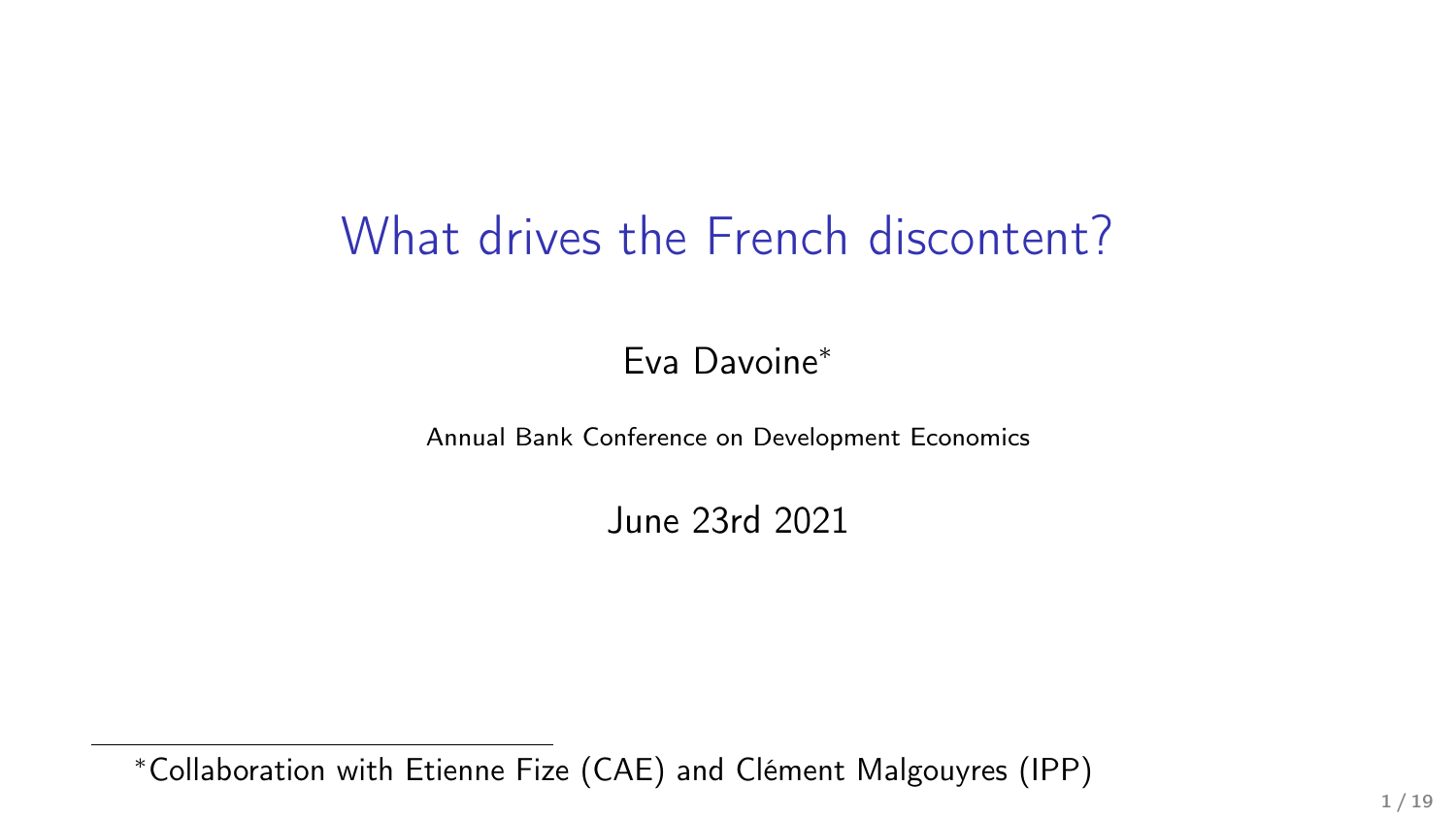## **Motivation**

- $\triangleright$  Evidence of rising discontent against democratic governments worldwide. I study the case of France:
	- $\blacktriangleright$  The Yellow Vest mobilization
	- $\blacktriangleright$  Abstention
	- $\triangleright$  Vote (or support) for populist parties
- $\triangleright$  Underlying causes often discussed in the media:
	- $\blacktriangleright$  Economic insecurity
	- $\blacktriangleright$  The taxation burden
	- $\blacktriangleright$  The loss of local amenities
	- $\blacktriangleright$  Loneliness
- $\triangleright$  What this paper does: Looks at the role of each of these factors in explaining discontent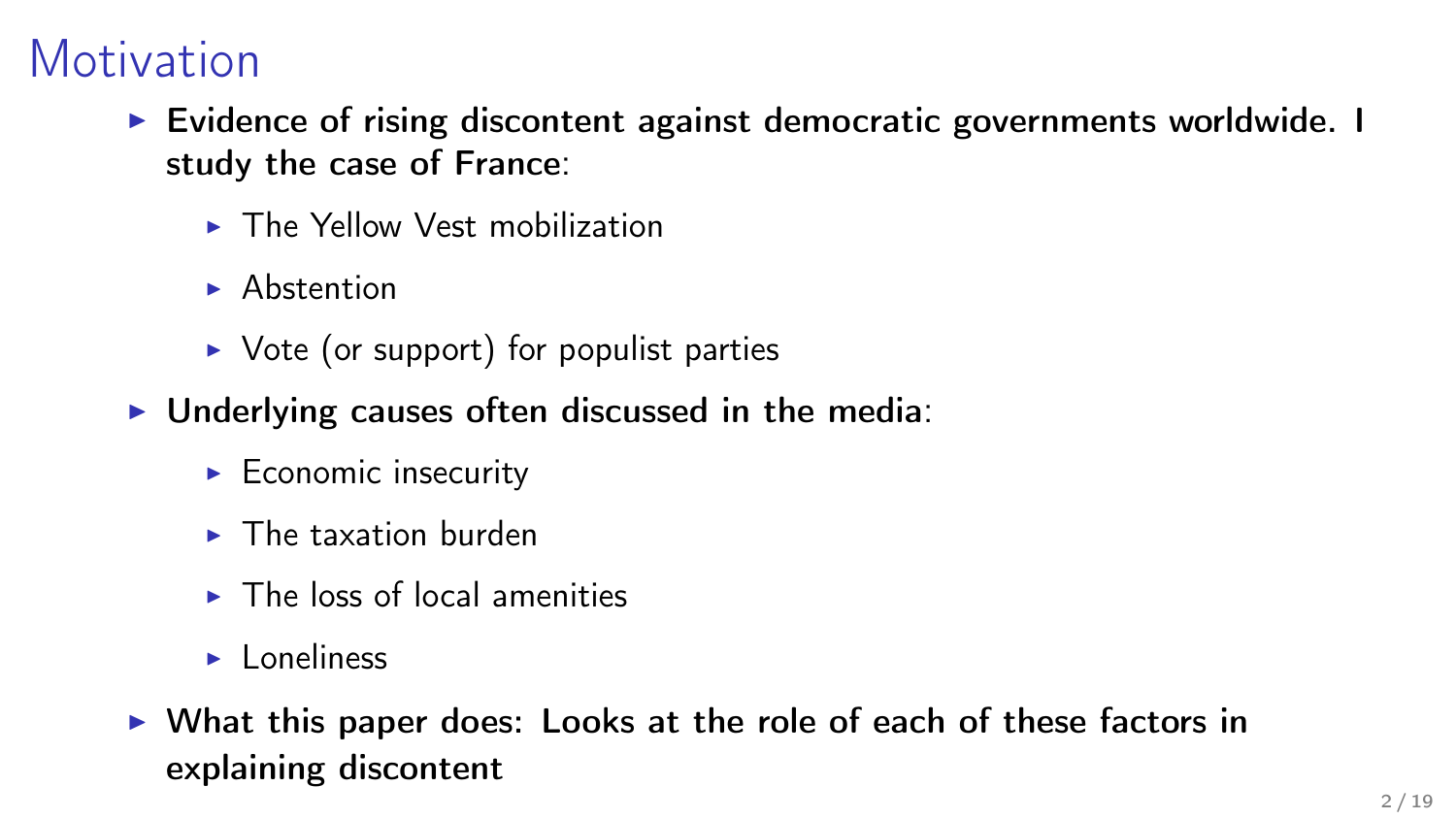#### Literature Review

- $\triangleright$  This work echoes the large literature on populism...:
	- $\blacktriangleright$  Traditional objective variables
		- $\triangleright$  Unemployment (Algan et al. 2017)
		- $\blacktriangleright$  Income and Education (Fetzer 2018)
		- Immigration (Otto and Steindhart 2018, Barone et al. 2016, Becker et al. 2017, Halla et al. 2017)
		- $\triangleright$  International trade exposure (Colantone and Staning 2016, Malgouyres 2017, Autor et al. 2016)
	- $\triangleright$  Non-traditional subjective variables
		- $\blacktriangleright$  Life Satisfaction and Social Trust (Algan et al. 2018)
		- $\triangleright$  Culture (Inglehart et al. 2016)
		- **Perceptions (Anduiza and Rico 2016)**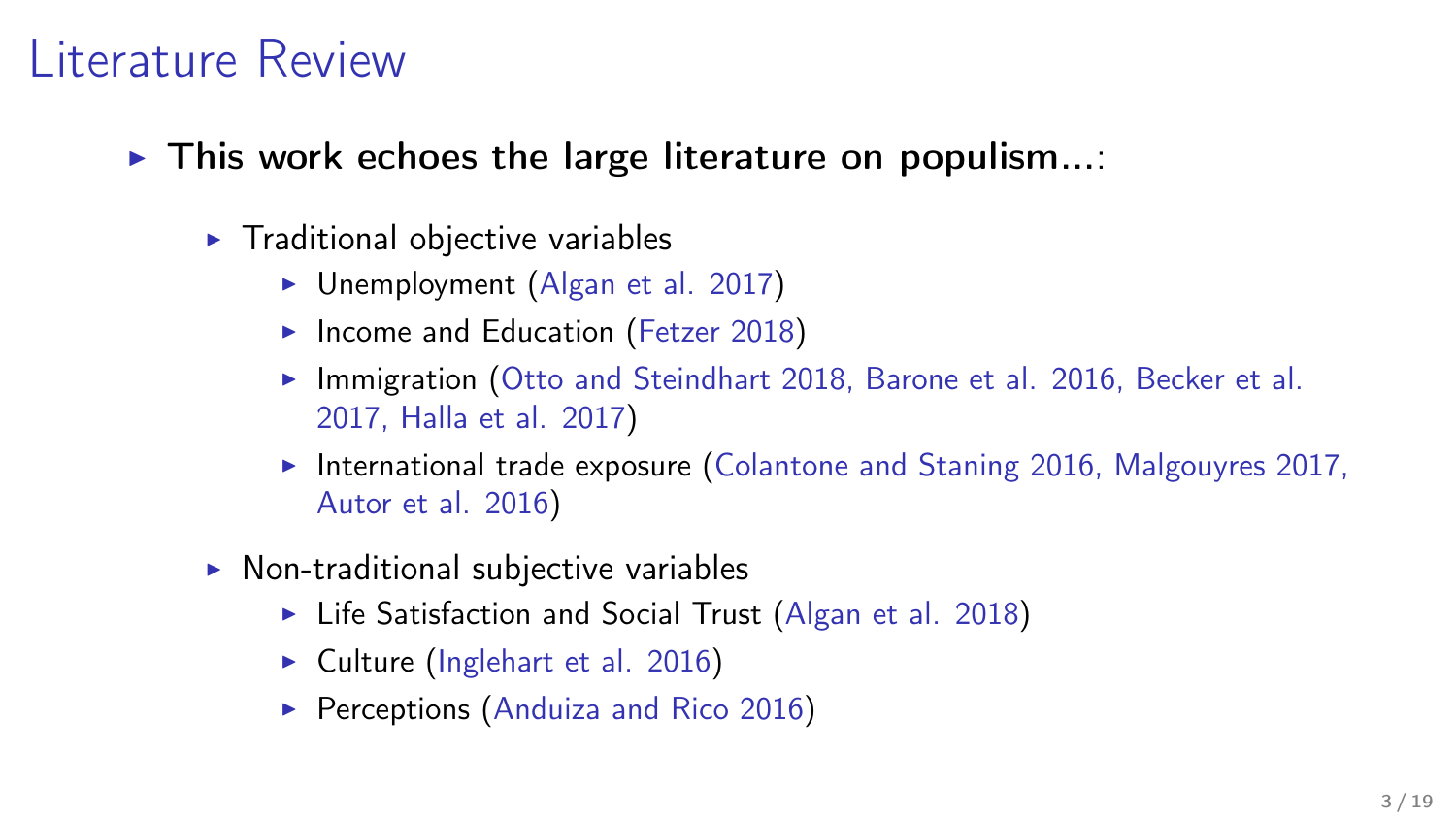#### Literature Review

- $\blacktriangleright$  ...and complements the recent and scarce existing literature on the Yellow Vest crisis (Boyer et al. 2020) which study:
	- $\triangleright$  The different forms of the Yellow Vest mobilization (online/offline)
	- $\triangleright$  The role of mobility in explaining support for the movement (commuting distances)
	- $\triangleright$  Consequences on subsequent European elections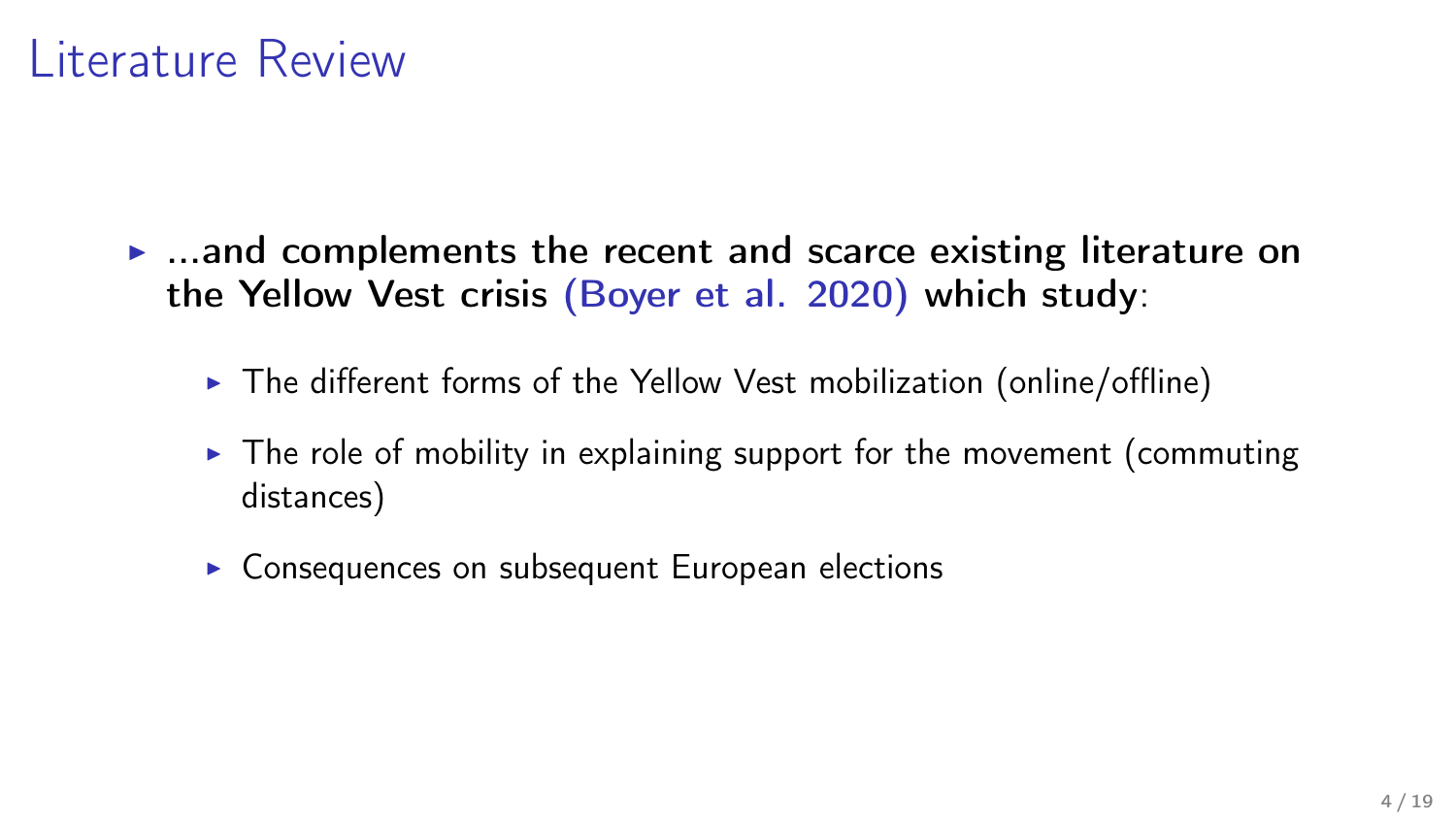Data at the municipalities level on:

- **> Yellow Vest mobilization**: Police estimation (Ministère de l'Intérieur) and web-scrapping of self reported participation (*lesgiletsjaunes.fr*)  $\approx 8\%$  of the municipalities
- $\triangleright$  Abstention rate and support for populism: Vote outcomes during the 2012 and 2017 presidential elections (data.gouv.fr)
- $\triangleright$  Economic Insecurity: Employment rate (INSEE)
- $\triangleright$  The tax burden: Housing and firm tax rates (data.gouv.fr)
- $\triangleright$  The loss of amenities: (INSEE)
- $\triangleright$  Loneliness: # of associations (data.gouv.fr)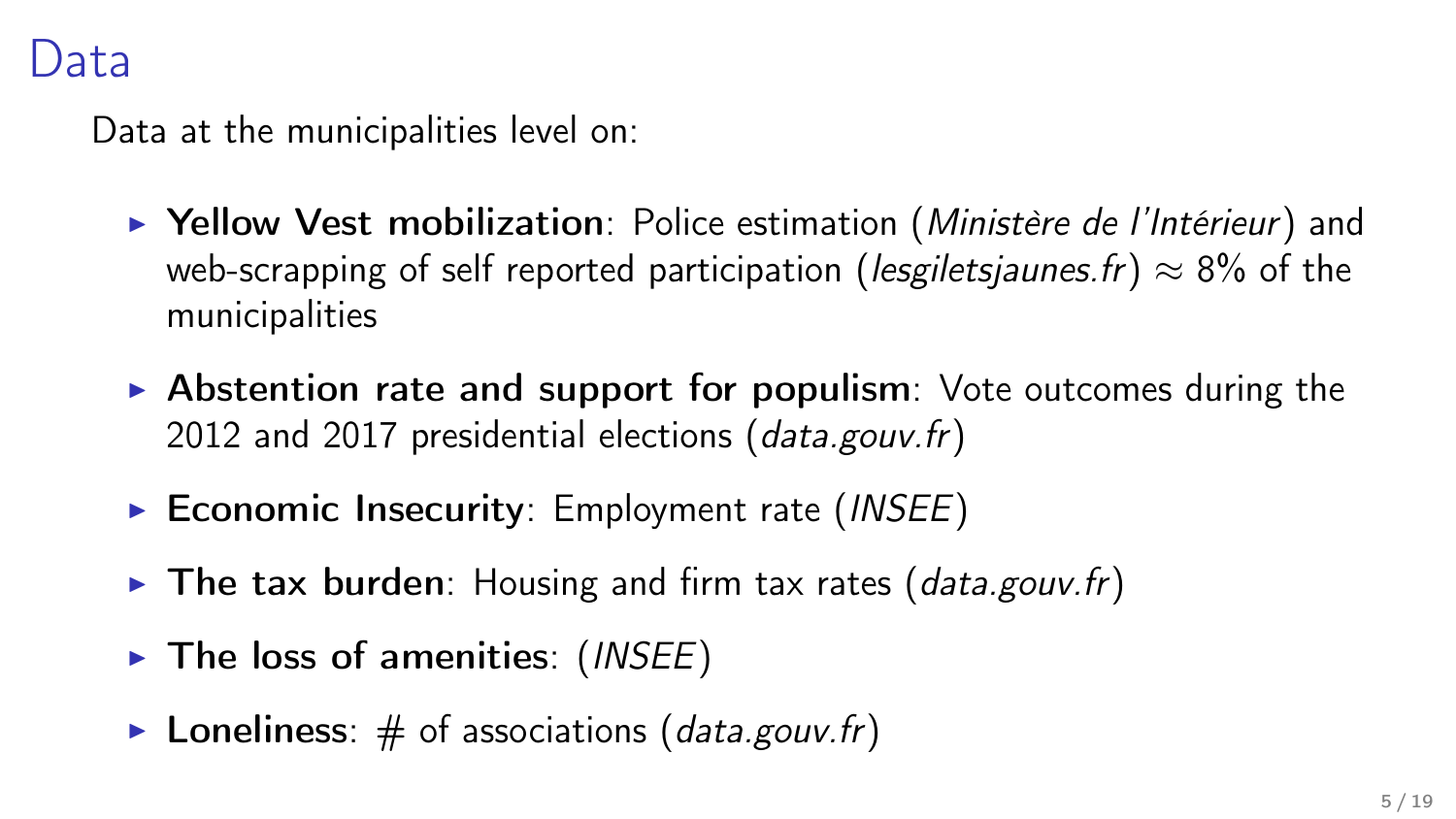#### Data

▶ 29% of the municipalities that have lost a minimarket between 2012 and 2017 experienced a Yellow Vests event

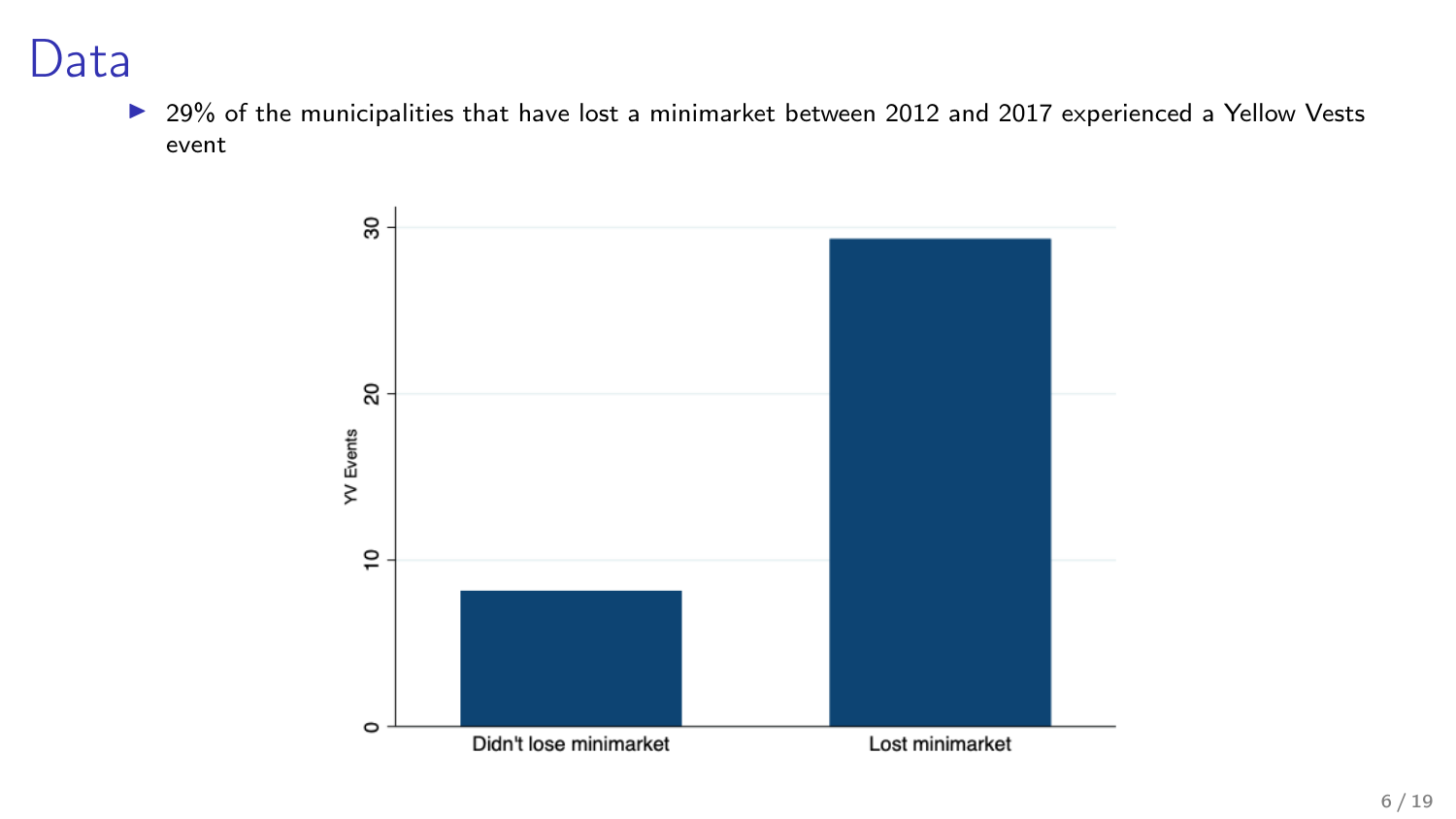Data

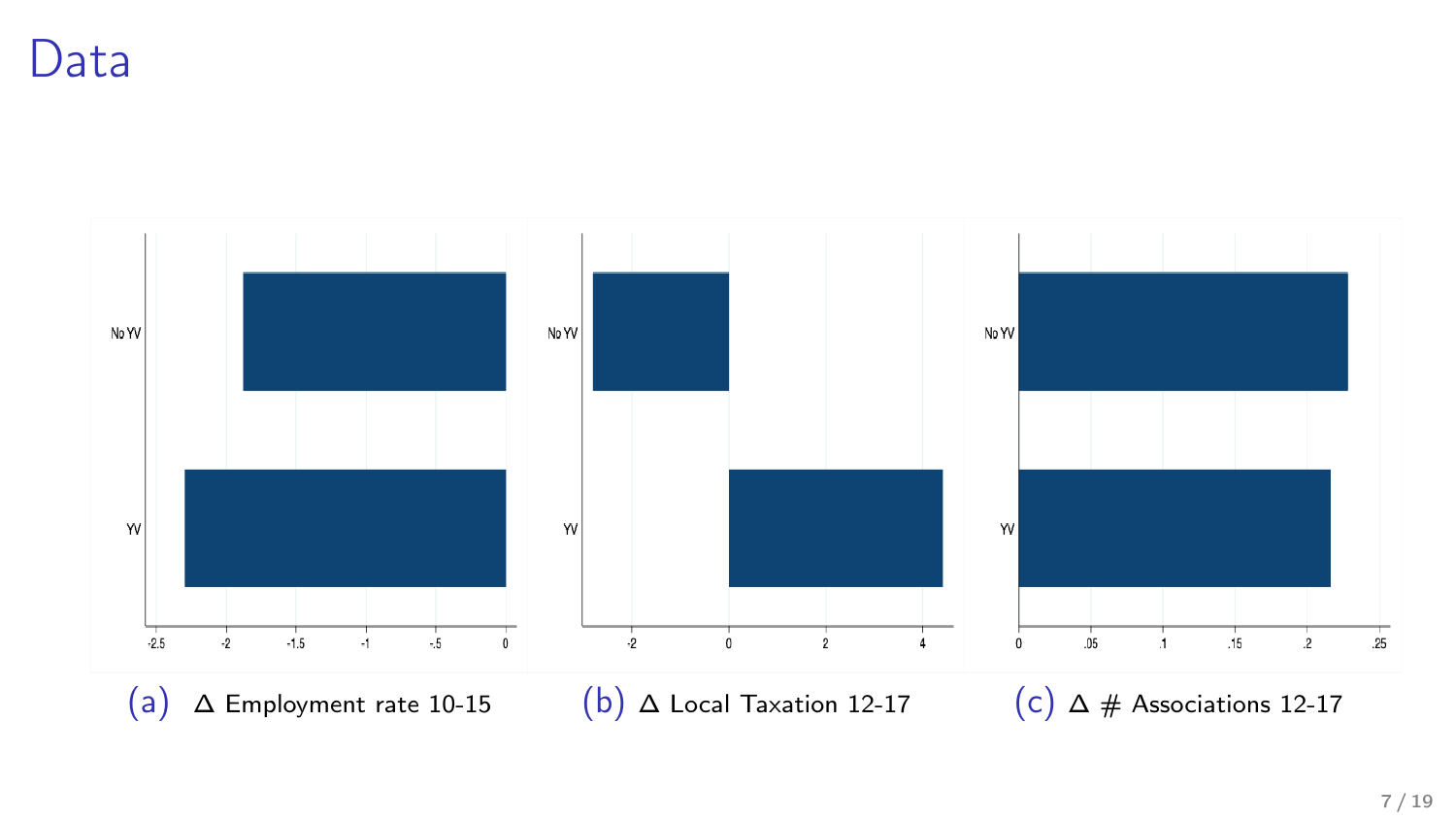We estimate how each of the factors correlates with discontent

 $\blacktriangleright$  First difference equation:

$$
\Delta y_{it} = \beta_1 \Delta x_{1it} + \beta_2 \Delta x_{2it} + \beta_3 \Delta x_{3it} + \beta_4 \Delta x_{4it} + FE_d + \theta w_i + \Delta u_{i,t}
$$

- $\triangleright \Delta y_i$  are the different outcome variables in municipality *i*, and during the time interval t
- $\triangleright$   $\Delta x_{1it}$ ,  $\Delta x_{2it}$ ,  $\Delta x_{3it}$ ,  $\Delta x_{4it}$ , are the variations in the independent variables (employment rate, local taxation, loss of local amenities, loneliness)
- The  $\beta'$ s are the coefficients of interest. Department fixed effect are added when the dependent variable studied is the Yellow Vest mobilization
- ►  $\Delta u_{i,t}$  is the error term, and standards errors are robust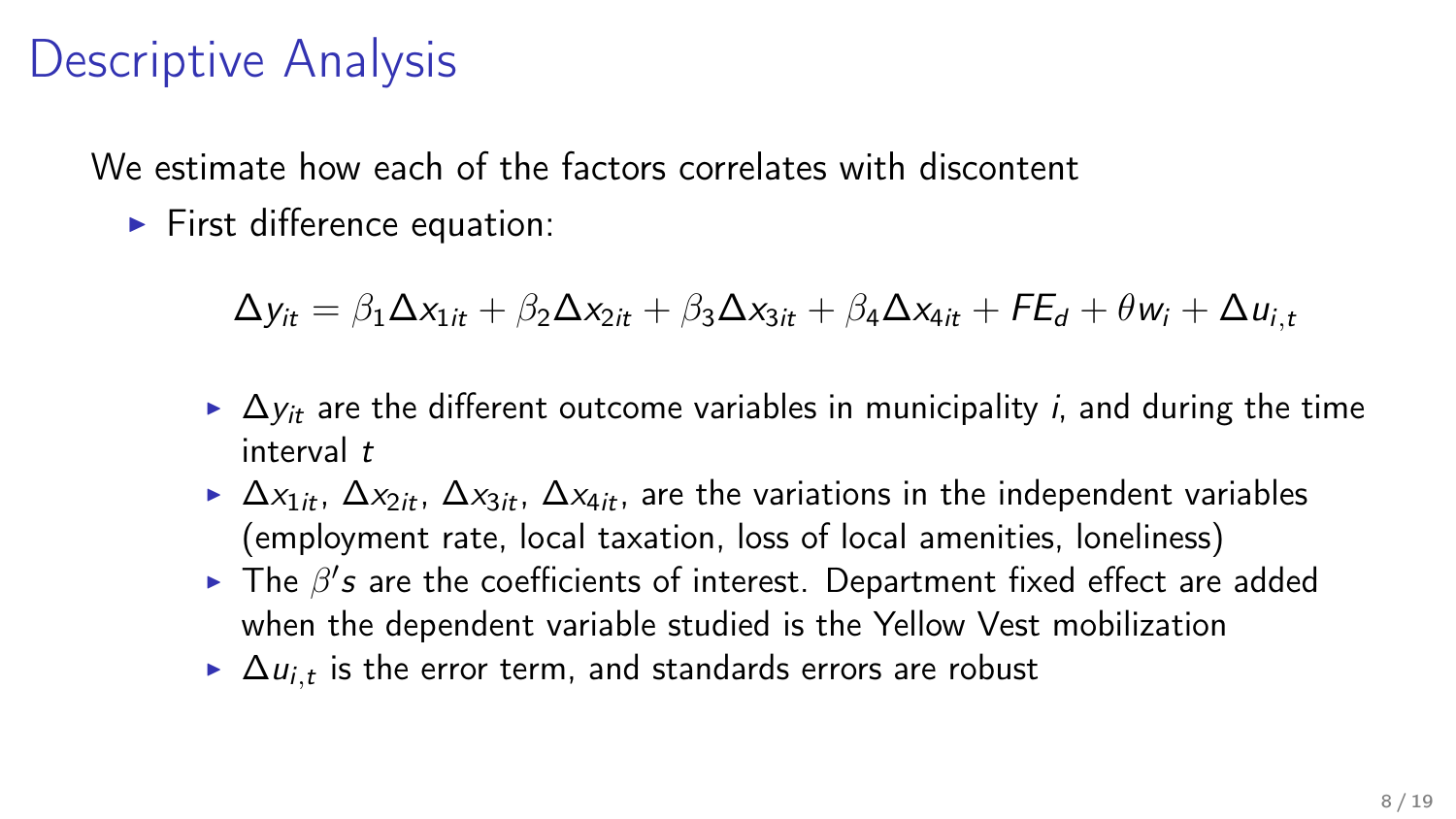|                                      | (1)               | (2)                          | (3)                       | (4)                      |
|--------------------------------------|-------------------|------------------------------|---------------------------|--------------------------|
|                                      | Yellow Vest event | $\triangle$ Abstention 07-17 | $\Delta$ Ext. Right 12-17 | $\Delta$ Ext. Left 12-17 |
| 1. Economic Insecurity               |                   |                              |                           |                          |
| $\Delta$ Employment rate             | $-0.199***$       | $-1.555$ **                  | 0.108                     | $-0.465$                 |
|                                      | $(-8.17)$         | $(-2.53)$                    | (0.17)                    | $(-0.86)$                |
| 2. Taxation Burden                   |                   |                              |                           |                          |
| $\Delta$ Housing tax rate            | $-0.00375***$     | $0.0521***$                  | $-0.0332*$                | $0.0282**$               |
|                                      | $(-3.59)$         | (3.01)                       | $(-1.92)$                 | (2.00)                   |
| $\Delta$ Corporate Property tax rate | $-0.00344***$     | $-0.0110*$                   | $0.0129**$                | $-0.000301$              |
|                                      | $(-7.04)$         | $(-1.85)$                    | (2.13)                    | $(-0.07)$                |
| Department FE                        |                   |                              |                           |                          |
| $\Delta$ Log pop 2010-2015           |                   | √                            |                           |                          |
| Log Average Income 2011              |                   |                              |                           |                          |
| R <sub>2</sub>                       | 0.04              | 0.01                         | 0.01                      | 0.01                     |
| <b>Observations</b>                  | 31.656            | 31,649                       | 31.656                    | 31,656                   |

t statistics in parentheses<br>\*  $\rho < 0.1$ , \*\*  $\rho < 0.05$ , \*\*\*  $\rho < 0.01$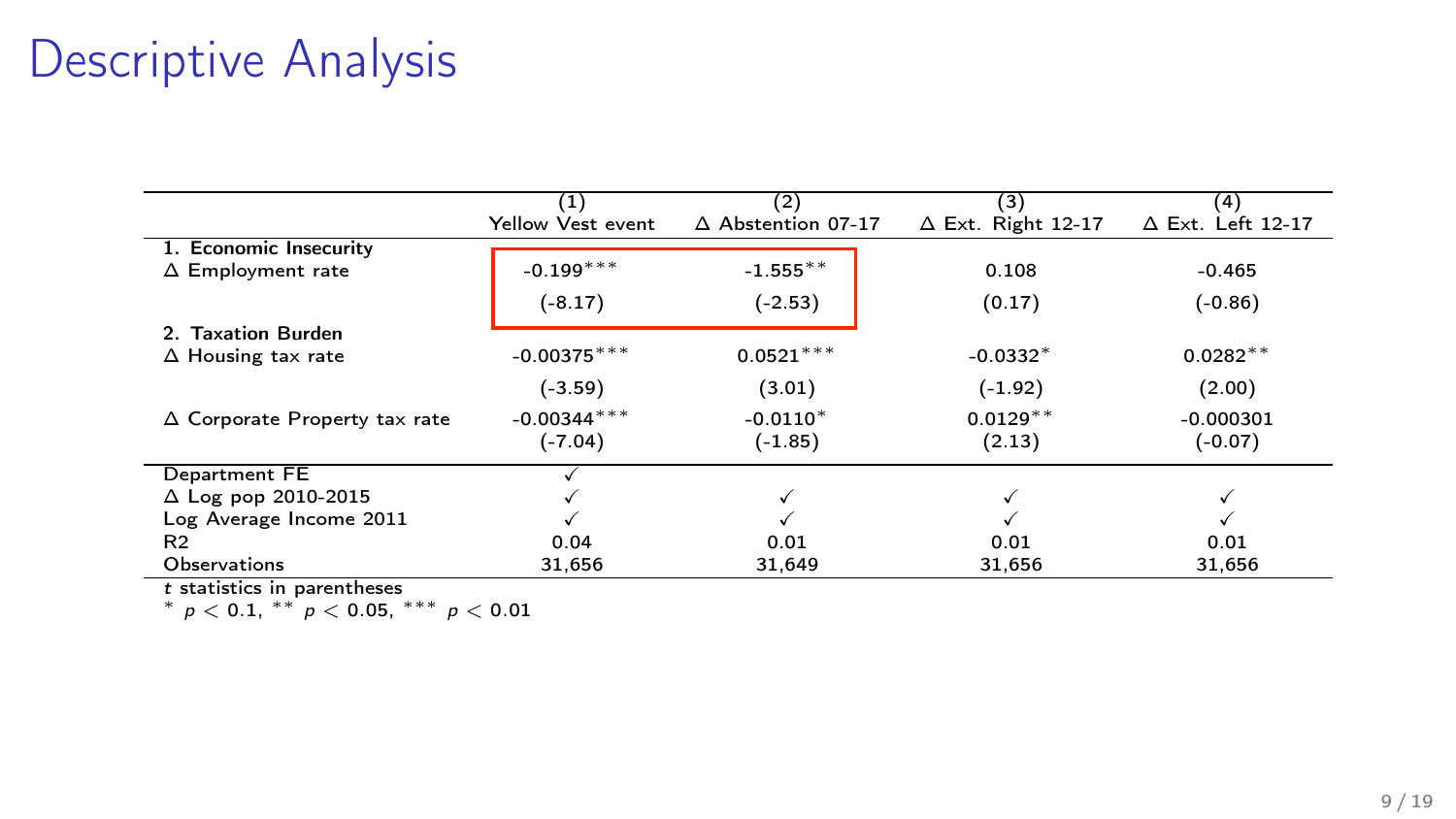|                   |                           |                           | (4)                      |
|-------------------|---------------------------|---------------------------|--------------------------|
| Yellow Vest event | $\Delta$ Abstention 12-17 | $\Delta$ Ext. Right 12-17 | $\Delta$ Ext. Left 12-17 |
|                   |                           |                           |                          |
| 0.00674           | $0.410***$                | $-0.332***$               | $0.175*$                 |
| (0.65)            | (4.00)                    | $(-3.41)$                 | (1.86)                   |
| $0.0487*$         |                           | $-0.413$                  | $0.374*$                 |
| (1.67)            | (3.25)                    | $(-1.60)$                 | (1.70)                   |
| $0.349***$        | $1.818***$                | $-1.987***$               | $1.248***$               |
| (3.70)            | (2.50)                    | $(-6.59)$                 | (3.12)                   |
| $0.276***$        | $1.525***$                | $-1.064***$               | $0.869**$                |
| (3.18)            | (2.14)                    | $(-3.63)$                 | (2.43)                   |
| $0.0177*$         | $0.396***$                | $-0.332***$               | 0.0994                   |
| (1.84)            | (3.87)                    | $(-3.53)$                 | (1.24)                   |
|                   | $1.270***$                | $-0.253**$                | $0.320***$               |
| (9.05)            | (9.60)                    | $(-2.27)$                 | (3.41)                   |
| $0.146***$        | $0.784***$                | $-0.294$                  | 0.330                    |
| (4.14)            | (3.24)                    | $(-1.24)$                 | (1.62)                   |
|                   |                           |                           |                          |
|                   |                           |                           |                          |
|                   |                           |                           |                          |
|                   |                           |                           | 0.01                     |
| 31,656            | 31,649                    | 31,656                    | 31,656                   |
|                   | (1)<br>$0.186***$<br>0.04 | (2)<br>$0.822***$<br>0.01 | (3)<br>0.01              |

t statistics in parentheses<br>\*  $p < 0.1$ , \*\*  $p < 0.05$ , \*\*\*  $p < 0.01$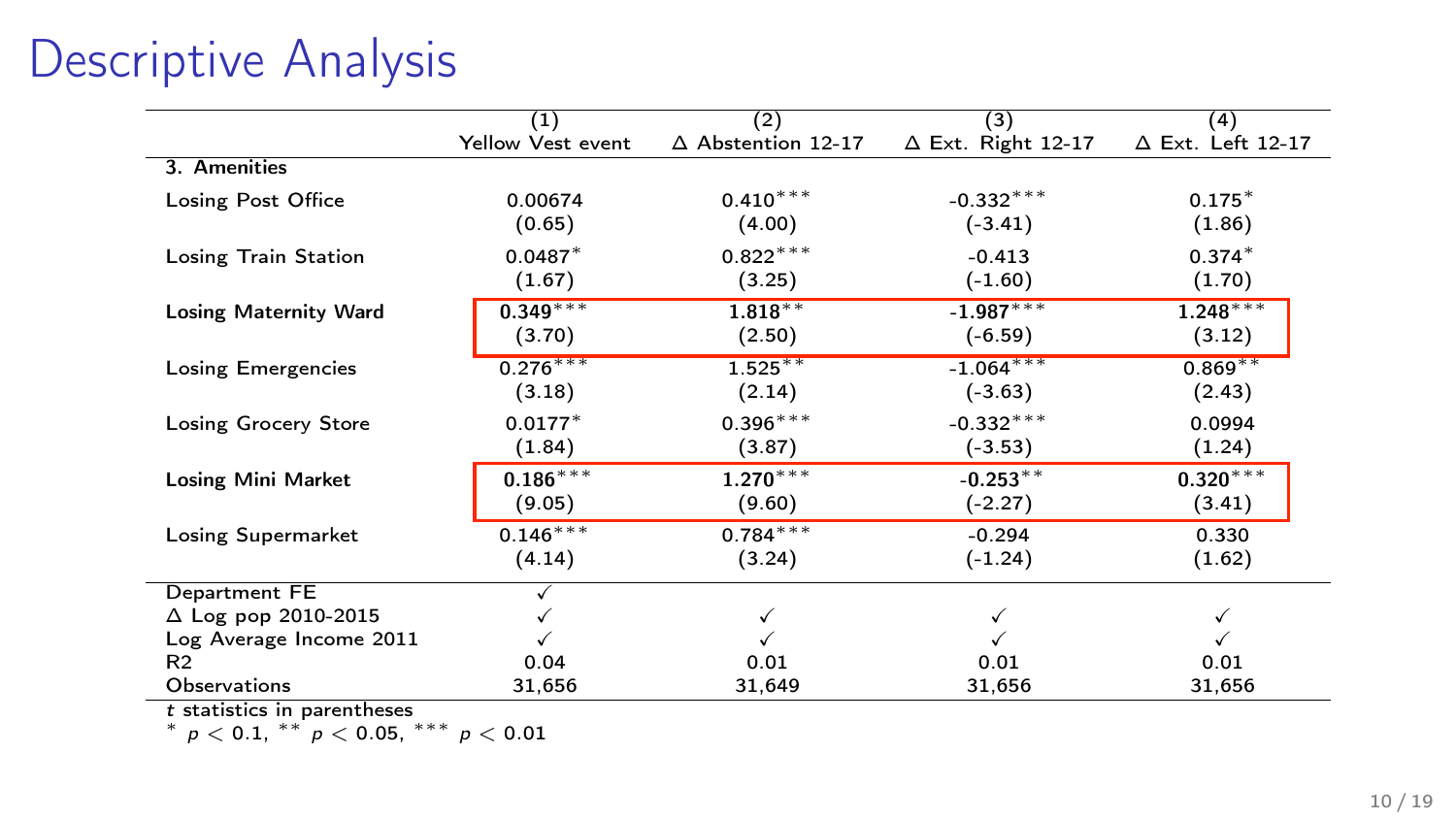| (1)               | (2)                          | (3)                       | (4)                      |
|-------------------|------------------------------|---------------------------|--------------------------|
| Yellow Vest event | $\triangle$ Abstention 07-17 | $\Delta$ Ext. Right 12-17 | $\Delta$ Ext. Left 12-17 |
| $0.138***$        | $0.924***$                   | $-0.421***$               | $0.317***$               |
| (11.57)           | (8.35)                       | $(-4.68)$                 | (3.98)                   |
| $0.0395***$       | $-0.157$                     |                           | $-0.0396$                |
| (4.63)            | $(-1.44)$                    | (3.10)                    | $(-0.44)$                |
|                   | $0.827**$                    | $-0.921***$               | $0.604***$               |
| (3.00)            | (2.56)                       | $(-4.33)$                 | (3.00)                   |
| $0.396***$        | $1.727***$                   | $-0.776***$               | $0.791***$               |
| (13.18)           | (8.49)                       | $(-4.91)$                 | (5.75)                   |
|                   |                              |                           |                          |
| $-0.00728*$       | $-0.139*$                    |                           |                          |
| $(-1.88)$         | $(-1.68)$                    |                           |                          |
|                   |                              |                           |                          |
|                   |                              |                           |                          |
|                   |                              |                           |                          |
| 0.10              | 0.02                         | 0.01                      | 0.01                     |
| 31,656            | 31,649                       | 31,656                    | 31,656                   |
|                   | $0.153***$                   |                           | $0.330***$               |

t statistics in parentheses<br>\*  $p < 0.1$ , \*\*  $p < 0.05$ , \*\*\*  $p < 0.01$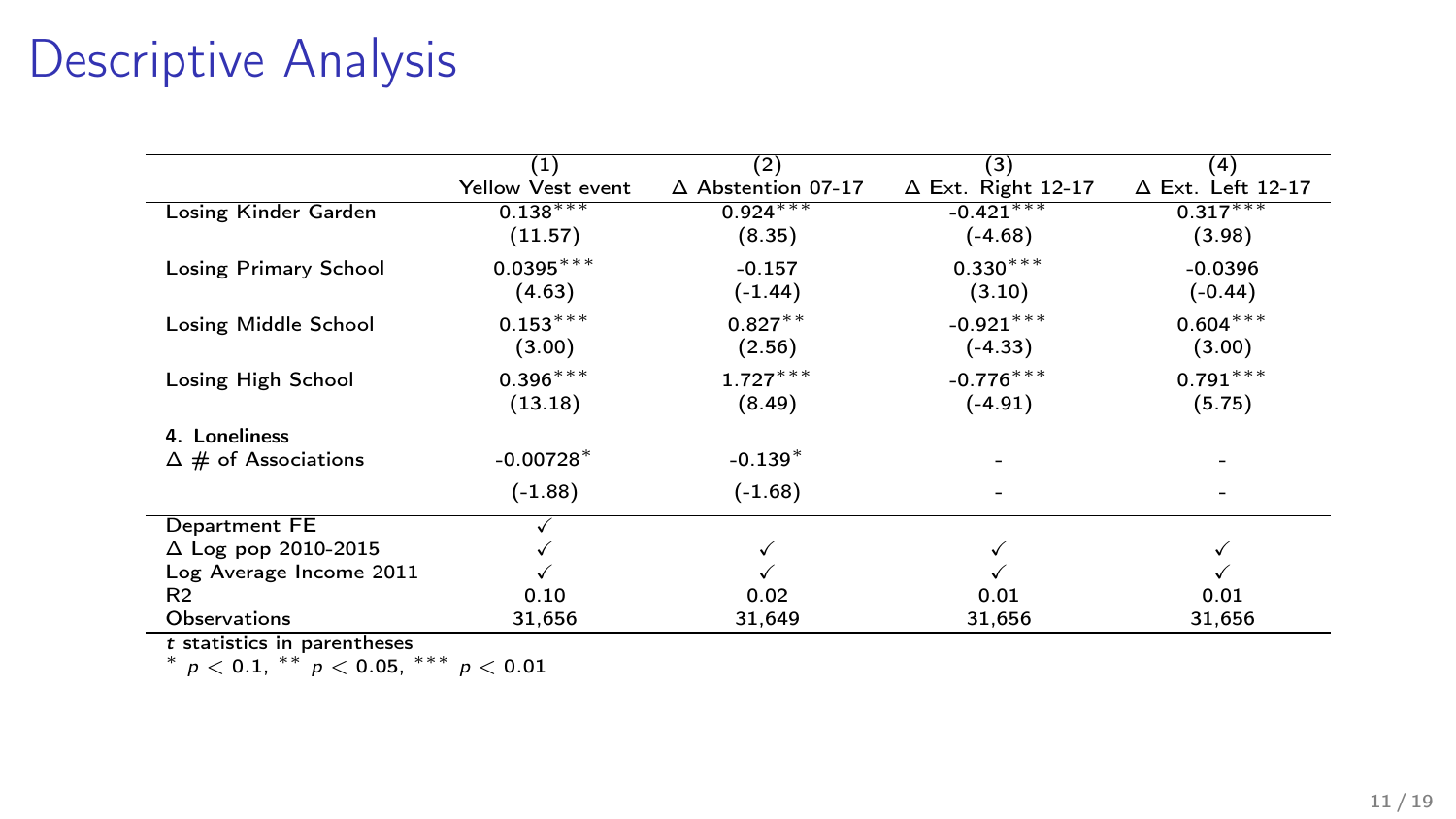- $\triangleright$  Strong correlations between the employment rate and the loss of amenities and the Yellow Vest mobilization/abstention rate, but:
	- $\triangleright$  Coefficients difficult to interpret and compare
	- $\triangleright$  No causal relationship
		- $\blacktriangleright$  Focus on maternity ward.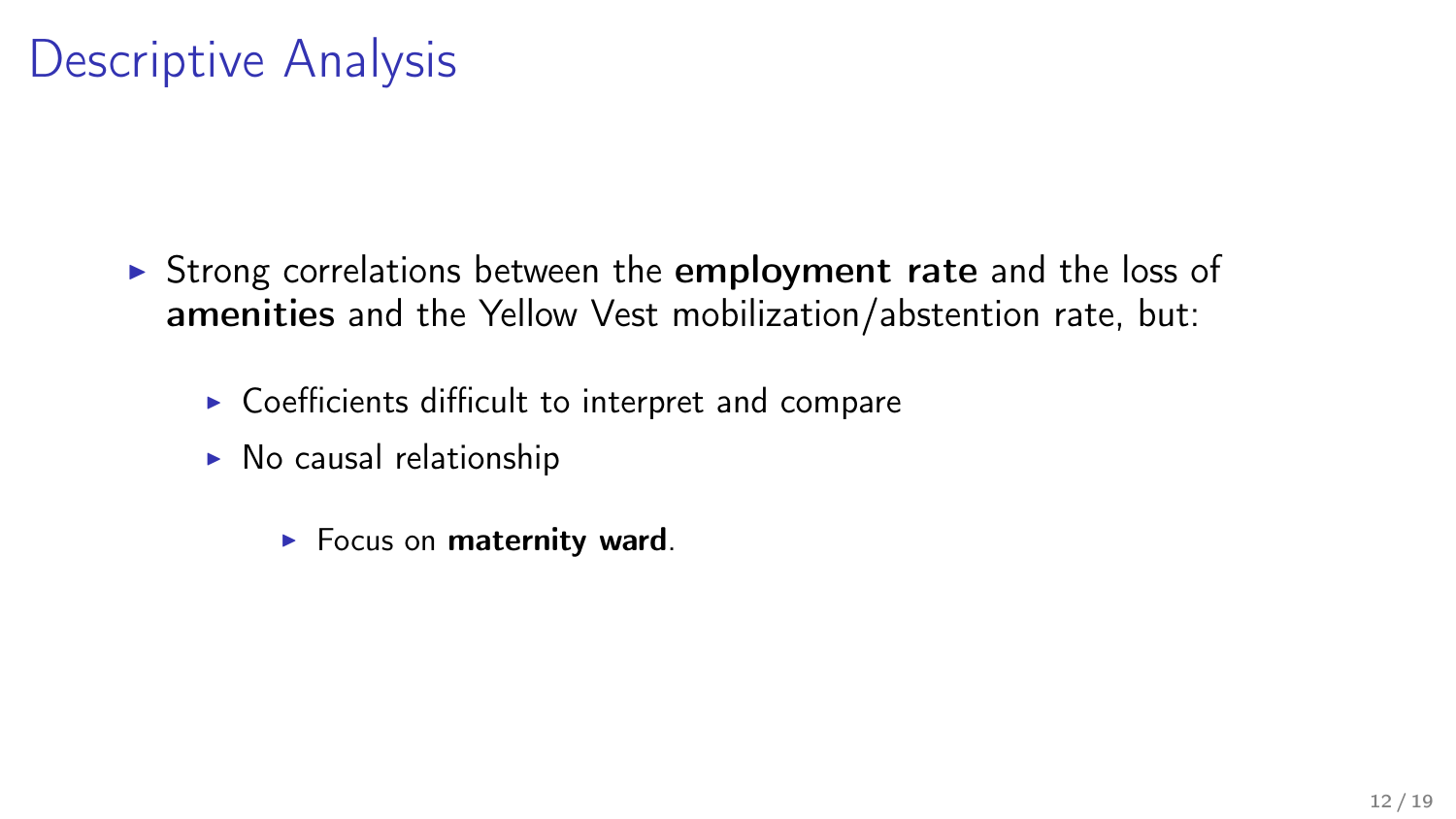$\triangleright$  54% of the municipalities that have lost a maternity ward between 2012 and 2017 experienced a Yellow Vests event

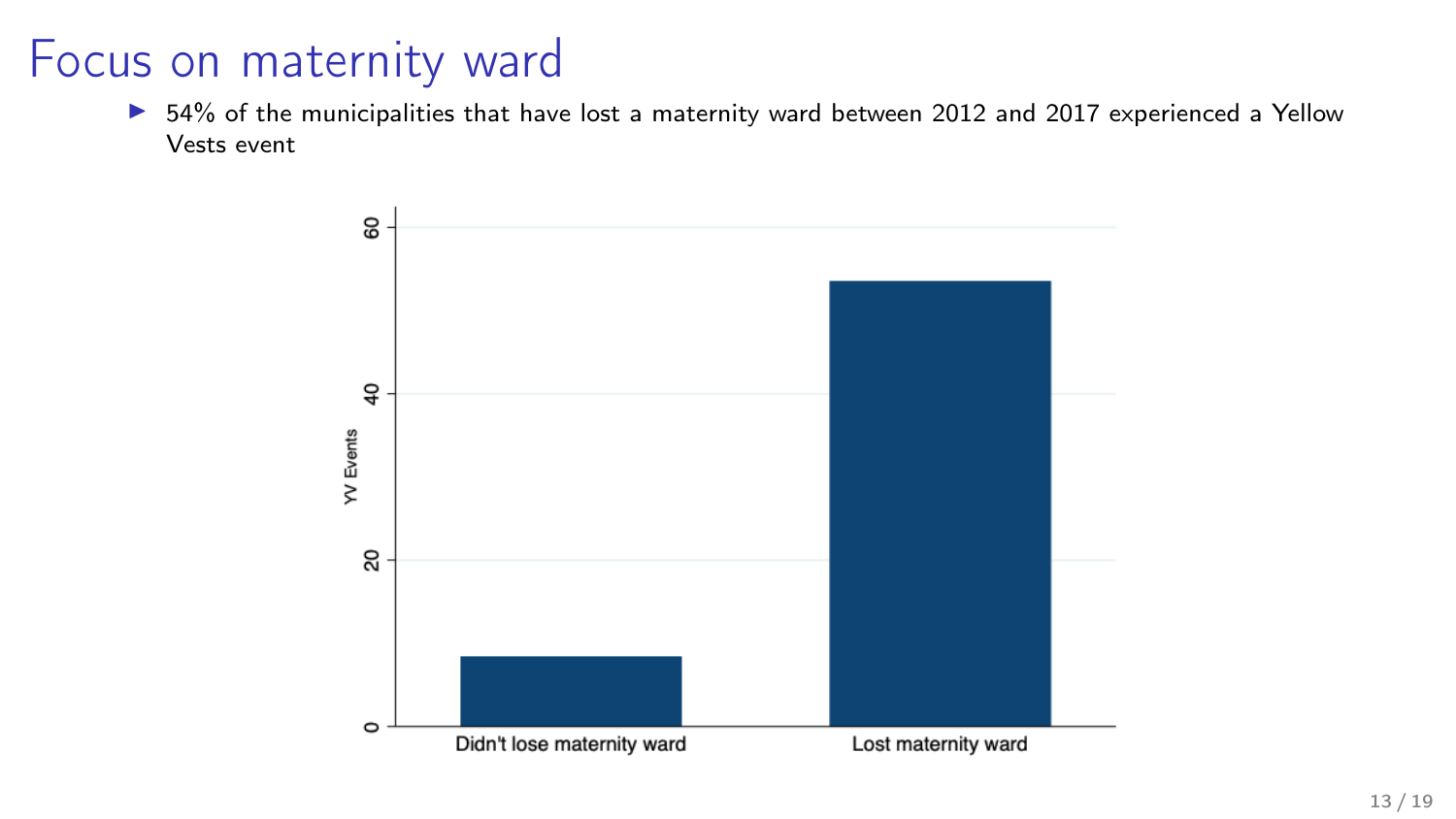Identification strategy: A French decree imposed closure of maternity ward under 300 births a year in 1998

| Year | Births<br># | # Maternity Ward |
|------|-------------|------------------|
| 2000 | 796.588     | 701              |
| 2001 | 791.168     | 671              |
| 2002 | 785,906     | 648              |
| 2003 | 786.100     | 624              |
| 2004 | 792.729     | 603              |
| 2005 | 797,906     | 587              |
| 2006 | 820,376     | 576              |
| 2007 | 810,962     | 569              |
| 2008 | 814.735     | 555              |
| 2009 | 812,646     | 550              |
| 2010 | 827.424     | 536              |
| 2011 | 818,610     | 526              |
| 2012 | 813,188     | 517              |
| 2013 | 806.318     | 509              |
| 2014 | 805,975     | 507              |
| 2015 | 785,118     | 501              |
| 2016 | 771,672     | 493              |
| 2017 | 755.847     | 479              |
| 2018 | 746,691     | 471              |

Source: La Statistique annuelle des établissements, DREES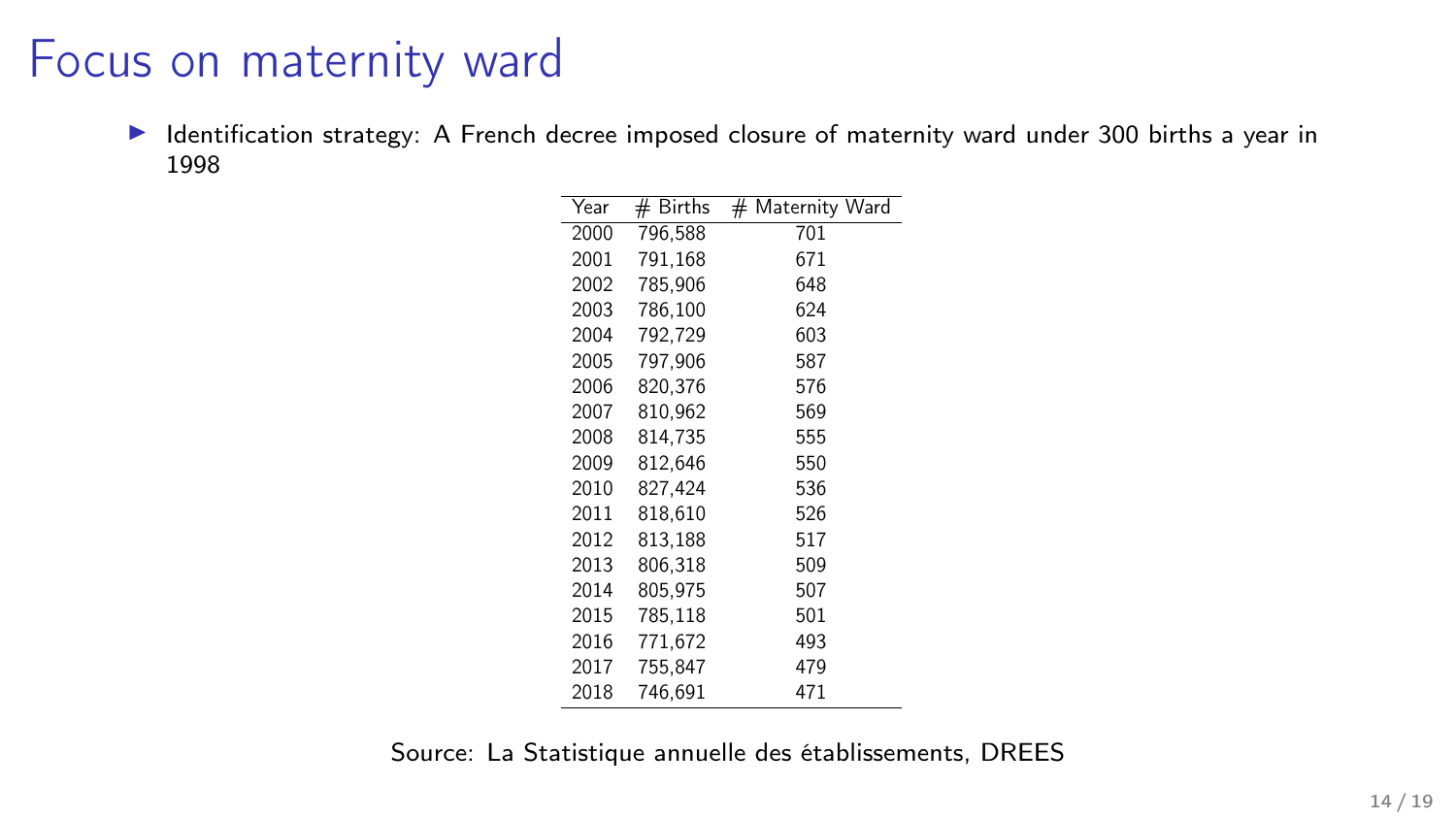$\blacktriangleright$  Use the number of births as an instrumental variable

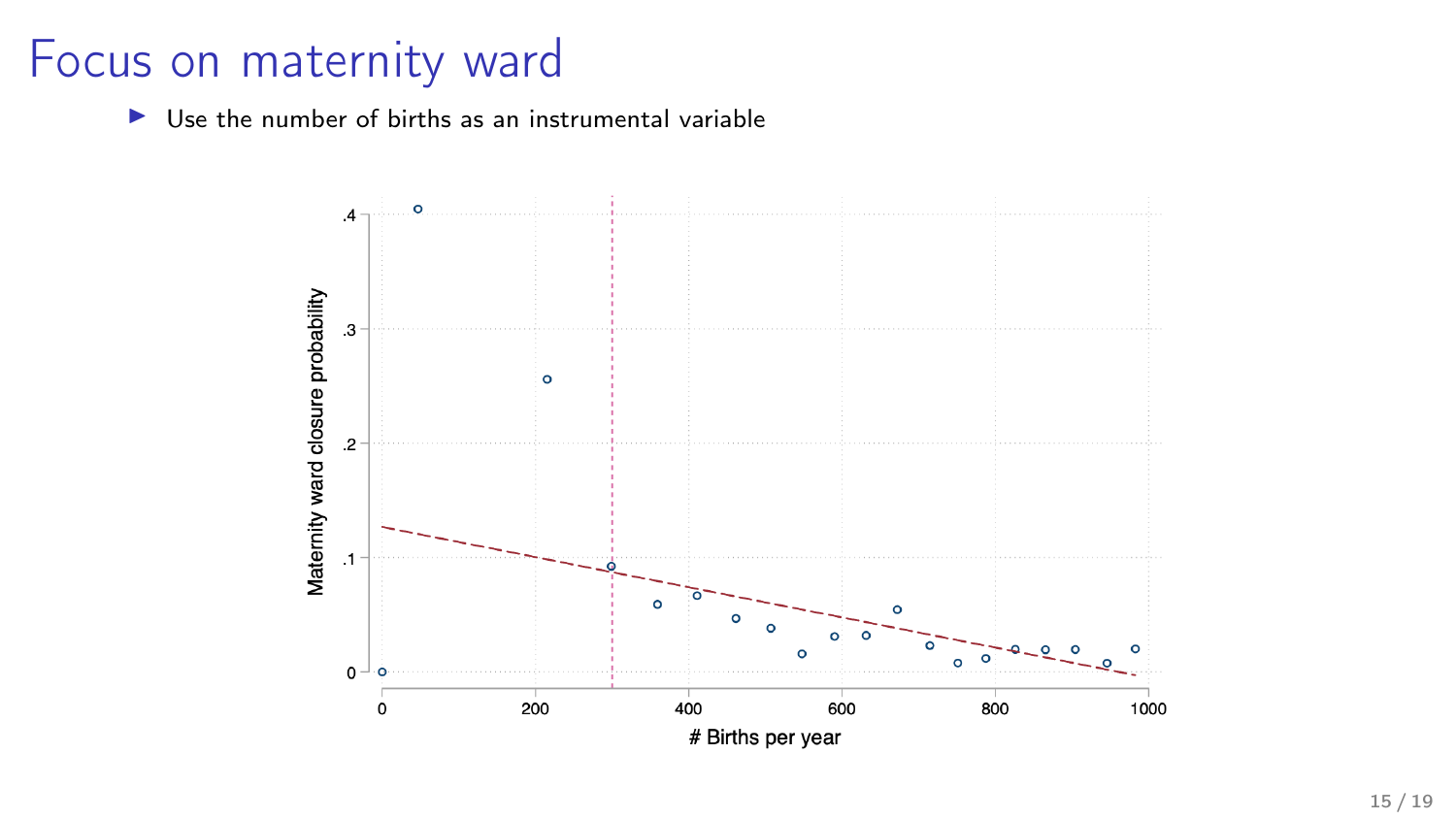**First stage :** Closure<sub>it</sub> =  $\beta$ Lessthan 300 births<sub>it−1</sub> +  $\epsilon_{it}$ 

|                      | (1)        |
|----------------------|------------|
|                      | Closure    |
| Less than 300 Births | 0.269      |
|                      | (34.36)    |
| Constant             | $0.0201**$ |
|                      | (12.38)    |
| R2                   | 0.10       |
| Observations         | 10,983     |
|                      |            |

<sup>t</sup> statistics in parentheses

<sup>∗</sup> p < 0.1, ∗∗ p < 0.05, ∗∗∗ p < 0.01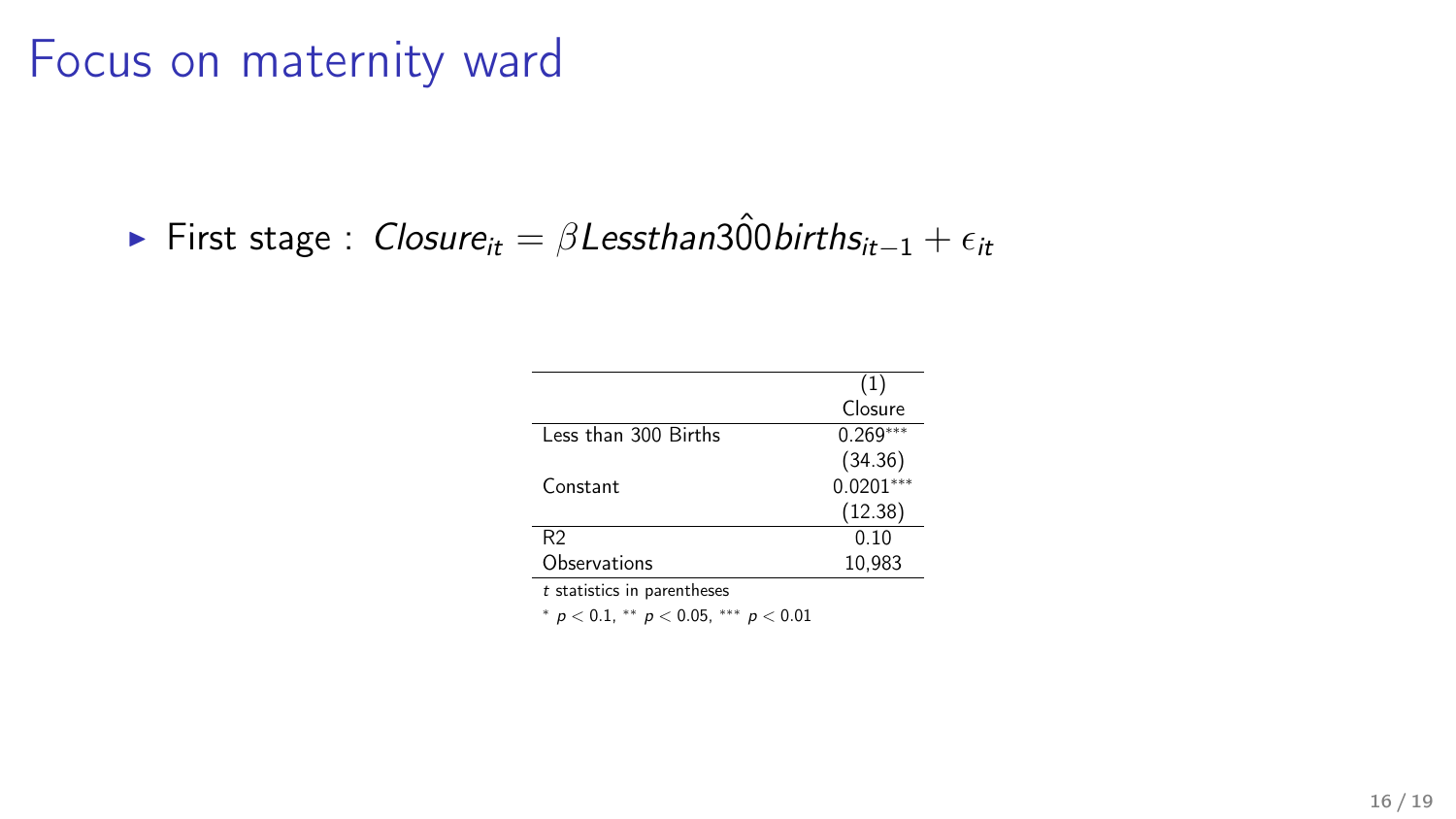## Conclusion

- $\triangleright$  Strong relationships between employment and the loss of amenities with discontent.
- $\triangleright$  Further work required to prove a causal effect
	- $\triangleright$  Exploratory work to instrument the loss of maternity ward by the number of births and estimate the impact of closures on the Yellow Vest mobilizations, abstention and support for populism (waiting for updated data)
- $\blacktriangleright$  Important policy implications for the French government
	- $\triangleright$  Abolishment of the elite finishing school (ENA)
	- $\blacktriangleright$  Presidential elections next year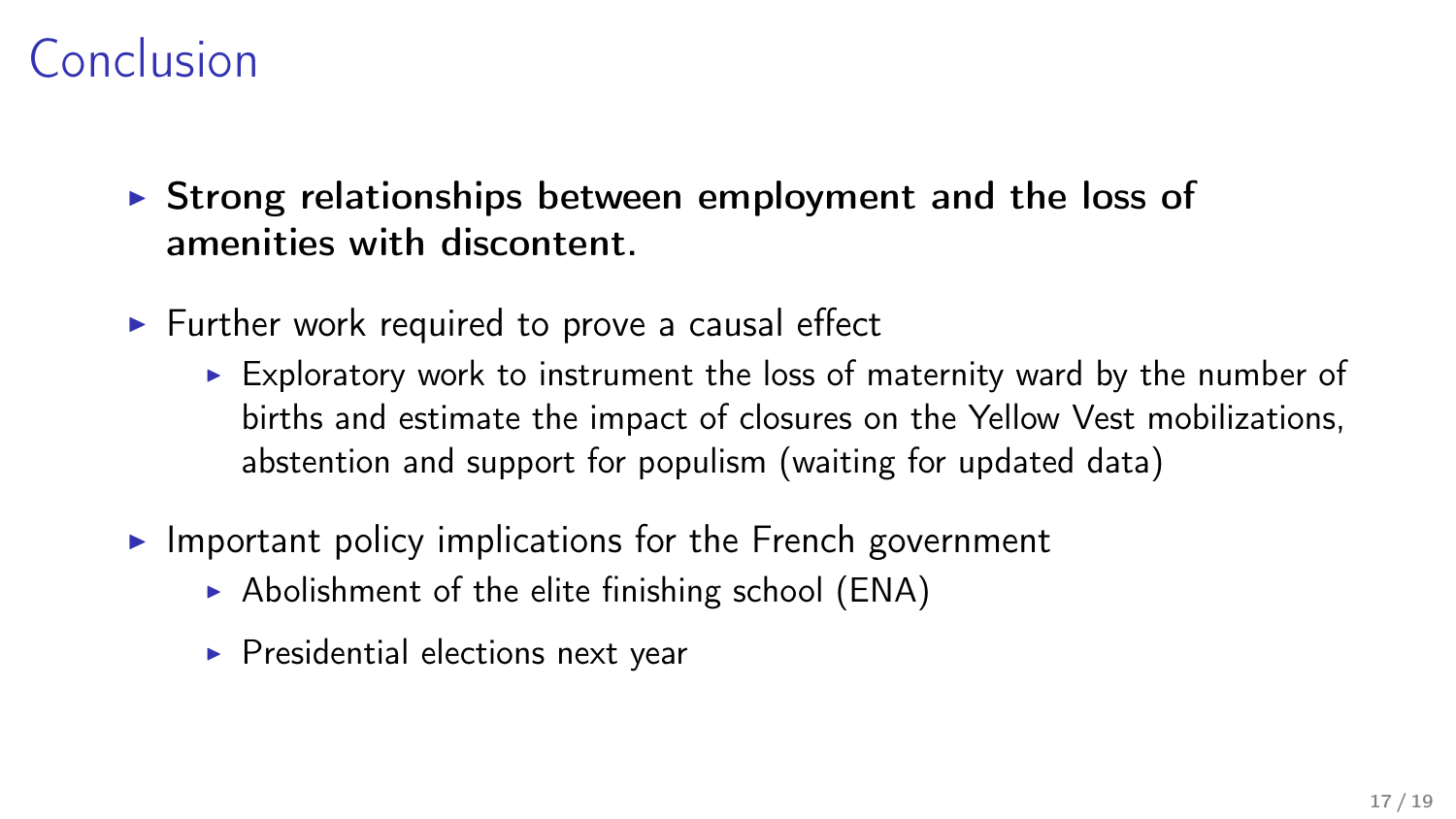#### References

[1] The rise of populism and the collapse of the left-right paradigm: Lessons from the 2017 French presidential election, "Algan, Yann and Beasley, Elizabeth and Cohen, Daniel and Foucault, Martial

[2] The European trust crisis and the rise of populism, "Algan, Yann and Guriev, Sergei and Papaioannou, Elias and Passari, Evgenia

[3] Qui sont les Gilets jaunes et leurs soutiens ?, "Algan, Yann and Beasley, Elizabeth and Cohen, Daniel and Foucault, Martial and Péron, Madeleine

[4] Economic correlates of populist attitudes: An analysis of nine European countries, "Anduiza, Eva and Rico, Guillem

[5] *Importing political polarization? The electoral consequences of rising trade exposure*. "Autor, David and Dorn, David and Hanson, Gordon and Majlesi, Kaveh and others

[6] Mr. Rossi, Mr. Hu and politics. The role of immigration in shaping natives' voting behavior", "Guglielmo Barone and Alessio D'Ignazio and Guido de Blasio and Paolo Naticchioni

[7] Who voted for Brexit? A comprehensive district-level analysis, "Sascha O Becker, Thiemo Fetzer and Dennis Novy

[8] Les déterminants de la mobilisation des "gilets jaunes", "Pierre C. Boyer and Thomas Delemotte and Germain Gauthier and Vincent Rollet and Benoît Schmutz